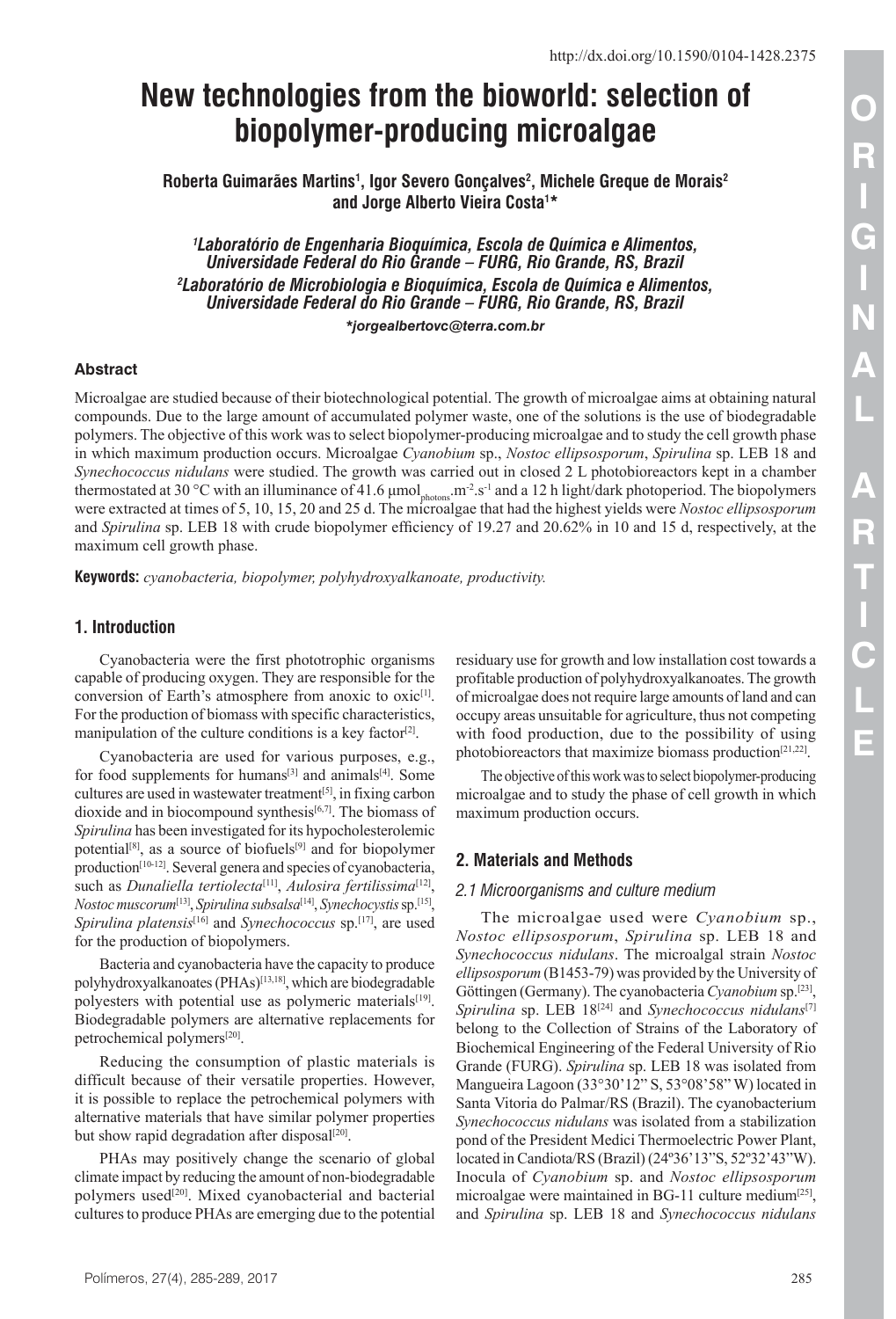microalgae were maintained in Zarrouk culture medium<sup>[26]</sup>. All inoculations were adapted to their respective culture media for 30 d before the start of the experiments.

#### *2.2 Culture conditions*

The cultivations were performed in closed 2 L photobioreactors with a working volume of 1.5 L and continuous agitation by the injection of sterile air to avoid the precipitation of the biomass. For *Nostoc ellipsosporum*, *Spirulina* sp. LEB 18 and *Synechococcus nidulans,* the initial concentration was 0.15 g.L-1, but for *Cyanobium* sp., the initial concentration was  $0.2$  g.L<sup>-1</sup>. The triplicate cultures were kept in a thermostated chamber at 30 °C for 5, 10, 15, 20 and 25 d, for a total of 15 experiments for each microalgae. The illuminance used was  $41.6 \mu$ mol<sub>photons</sub>.m<sup>-2</sup>.s<sup>-1</sup> with a 12 h light/dark photoperiod maintained by 40 W fluorescent lamps.

#### *2.3 Analytical determinations*

Daily samples were collected aseptically for the monitoring of the cell concentration and pH. Cell concentration was determined by optical density at 670 nm in a spectrophotometer (Quimis Q798DRM, Brazil) with a calibration curve relating the optical density to the dry weight of the microalgal biomass<sup>[27]</sup>. The pH determination was performed in digital pH meter (Quimis Q400H, Brazil) following AOAC methodology<sup>[28]</sup>.

#### *2.4 Determination of the crude biopolymer yield*

The crude biopolymer yield  $(Y_{CB})$  was calculated according to Equation 1, where  $C<sub>cbt</sub>$  is the concentration of crude biopolymers (g.L<sup>-1</sup>) at time t (d),  $C_{\text{obs}}$  is the concentration of crude biopolymers  $(g<sub>L<sup>-1</sup></sub>)$  at time 5 d, t is the time (d), and  $t_5$  is the time at 5 d.

$$
Y_{CB} = (C_{cbt} - C_{cb5})/(t - t_5)
$$
 (1)

#### *2.5 Extraction of crude biopolymers*

After 5, 10, 15, 20 and 25 d of experiment, the cultures were centrifuged at 7500 rpm for 20 min at room temperature (Hitachi, Japan) to separate the wet biomass from the biopolymer of the culture medium. Later, for every 1 g of dry biomass, 100 mL of distilled water and 25 mL of sodium hypochlorite (10-12% active chlorine  $(w/v)$ ) were added to the wet biomass, and the solution was kept under stirring for 10 min. The resulting suspension was centrifuged (7500 rpm for 20 min at room temperature). Then, the supernatant was discarded, and the precipitate was washed with 100 mL of distilled water. The sample was centrifuged again, and the supernatant was discarded. This process was repeated adding 50 mL of acetone. The final precipitate (crude biopolymers) was dried at 35 °C for 48 h. The efficiency (η) of crude biopolymers in relation to microalgal biomass (%) was calculated using Equation 2, where  $m<sub>ch</sub>$  is the final mass of crude biopolymer obtained from the microalgal biomass (g), and  $m_{mg}$  is microalgal biomass (g).

$$
\eta = (m_{cb} * 100) / m_{ma} \tag{2}
$$

#### *2.6 Statistical analysis*

The results were processed by analysis of variance (ANOVA) and Tukey's test to compare the means of the parameters analyzed with a 95% confidence level.

#### **3. Results and Discussions**

The growth curves of cyanobacteria *Cyanobium* sp., *Nostoc ellipsosporum*, *Spirulina* sp. LEB 18 and *Synechococcus nidulans* (Figure 1) showed different behaviors in spite of each species having its own specific growth characteristics and different culture media. In preliminary tests, it was observed that when the microalga *Cyanobium* sp. was grown at low biomass concentrations  $(0.15 \text{ g.L}^{-1})$ , it showed photoinhibition in its growth; therefore, the assays were carried out with an initial biomass concentration of  $0.2$  g.L<sup>-1</sup>, thereby preventing cell death and providing the lag phase of growth.

*Spirulina* sp. LEB 18 (Figure 1c) showed early stationary growth phase after 20 d of culture. For *Cyanobium* sp., *Nostoc ellipsosporum* and *Synechococcus nidulans,* the stationary phase of growth was not observed by the end of the 25 d of culture. To verify the growth phases of the microalgae *Cyanobium* sp., *N. ellipsosporum* and *S. nidulans*, it would be necessary to grow the cultures for a longer period. For large-scale production, such a long culture period is impractical for the production of biopolymers. Sharma and Mallick<sup>[29]</sup> cultivated *Nostoc muscorum* microalgae in BG-11 medium with a phosphorus deficiency and addition of exogenous carbon sources and found an increase in the production of PHB. Yields of up to 8.6% (PHB) were found when the extraction of the polymer was performed in the early stationary phase of growth of the microalgae (21 d of culture), whereas in log phase, the yield was 6.1%. Samantaray and Mallick[12] cultivated the microalga *Aulosira fertilissima* during 14 d and observed an accumulation of 6.4% of PHB at the end of logarithmic growth phase.

The microalga *Nostoc ellipsosporum* presented a different behavior in its cell growth compared to the other microalgae under study. During the first 8 d of culture, it showed cell growth, then ceased and remained constant until the 17th d, after which it presented new cell growth. This growth pattern may have occurred because when the microalgae are under a particular nutrient limitation, they use a substrate from its own cell as a nutrient, enabling continued growth. If there is a lack of carbon, the microorganism can consume the biopolymer itself. In this case, it is believed that the biopolymer may have been consumed, because after the 10th d of cultivation, the yield of biopolymers was reduced (Table 1). Another nutrient that may have had an influence was nitrogen, whose release in the culture medium from amino acids of phycobiliproteins and chlorophyll can possibly allow cell maintenance to occur<sup>[30,31]</sup>.

The cyanobacterium *Nostoc ellipsosporum* presented a cell concentration less than the others but had higher efficiency (Table 1) and crude biopolymer yield (Table 2).

Among the microalgae under study, *Nostoc ellipsosporum* and *Spirulina* sp. LEB 18 stood out. These microalgae showed the higher efficiency of crude biopolymers (PHB) and did not differ significantly (p<0.05) each other from 15 d. However, *Nostoc ellipsosporum* reached a crude biopolymer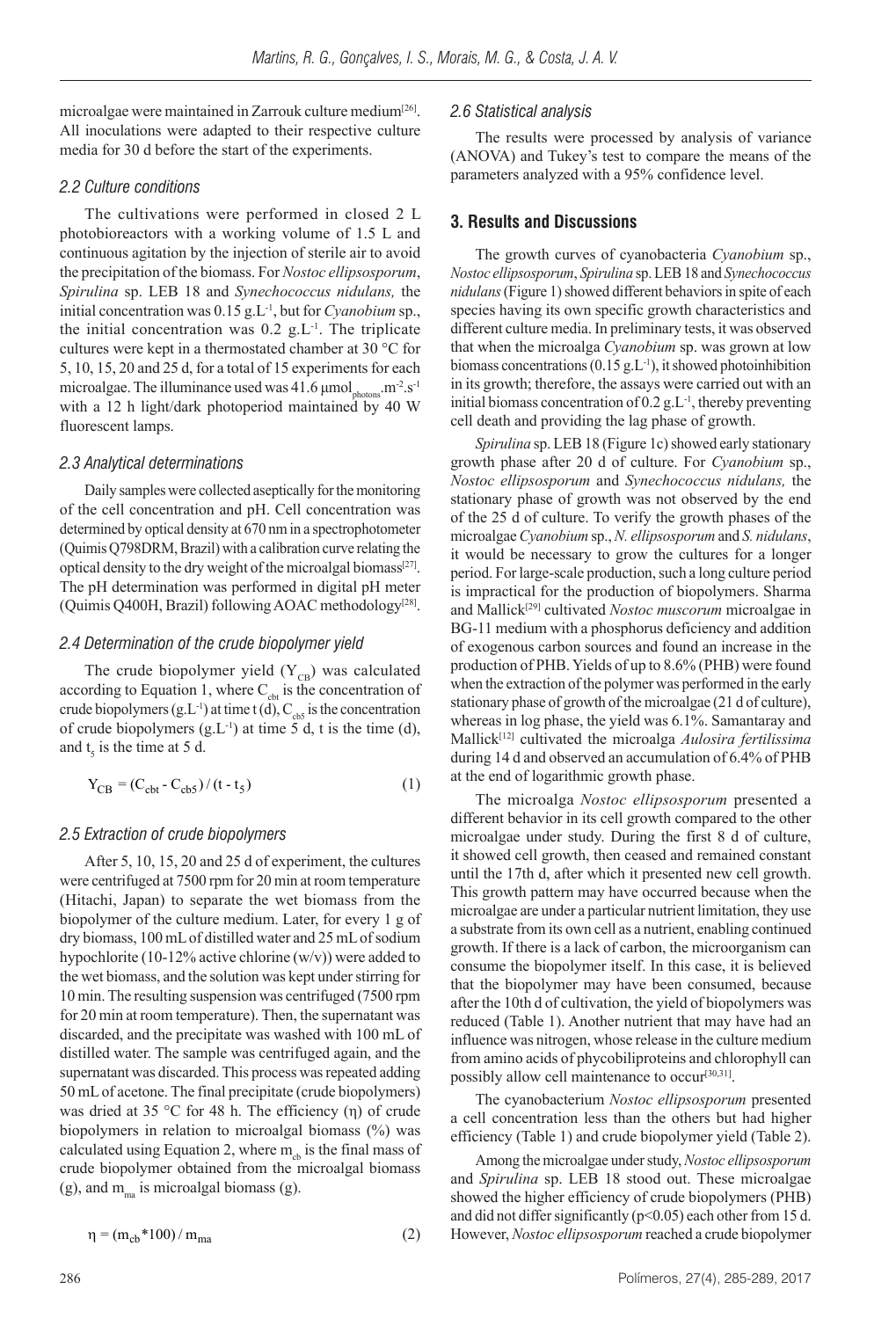

**Figure 1.** Growth curves of microalgae *Cyanobium* sp. (a) *Nostoc ellipsosporum* (b), *Spirulina* sp. LEB 18 (c) and *Synechococcus nidulans* (d) with 5 ( $\blacksquare$ ), 10 ( $\lozenge$ ), 15 ( $\spadesuit$ ), 20 ( $\spadesuit$ ) and 25 (+) d of culture.

|  |  |  |  |  |  |  | <b>Table 1.</b> Crude biopolymer efficiency $(\%$ , $w/w^*)$ for microalgae at different culture times. |  |
|--|--|--|--|--|--|--|---------------------------------------------------------------------------------------------------------|--|
|--|--|--|--|--|--|--|---------------------------------------------------------------------------------------------------------|--|

| Time (d) | Microalgae                     |                                |                                |                                 |  |  |  |
|----------|--------------------------------|--------------------------------|--------------------------------|---------------------------------|--|--|--|
|          | Cyanobium sp.                  | N. ellipsosporum               | <i>Spirulina</i> sp. LEB 18    | S. nidulans                     |  |  |  |
|          | $3.68 \pm 0.23$ <sup>aAB</sup> | 9.04 $\pm$ 3.24 <sup>aC</sup>  | 5.82 $\pm$ 2.02 <sup>aB</sup>  | $1.18 \pm 0.23$ <sup>aA</sup>   |  |  |  |
| 10       | $3.17\pm 0.26$ <sup>abA</sup>  | $19.27 \pm 1.18$ <sup>bB</sup> | $10.23 \pm 0.93$ <sup>aC</sup> | $8.83 \pm 0.06$ <sup>bC</sup>   |  |  |  |
| 15       | $2.75 \pm 0.40$ <sup>bA</sup>  | $17.79 \pm 1.32$ <sup>bB</sup> | $20.62 \pm 3.17$ <sup>bB</sup> | $1.00 \pm 0.33$ <sup>aA</sup>   |  |  |  |
| 20       | $2.91 \pm 0.15$ <sup>abA</sup> | $13.41\pm3.80^{abB}$           | $11.83 \pm 1.67$ <sup>aB</sup> | $10.21 \pm 1.95$ <sub>bcB</sub> |  |  |  |
| 25       | $3.12\pm 0.30$ <sup>abA</sup>  | $10.69 \pm 2.84$ <sup>aB</sup> | $11.86 \pm 2.43$ <sup>aB</sup> | $11.01 \pm 1.49$ <sup>cB</sup>  |  |  |  |

For the same letters, the averages do not differ significantly (p<0.05) by Tukey test. Lowercase letters compare the results in columns. Uppercase letters compare the results in the rows. \*Values correspond to averages of results obtained in triplicate with their respective standard deviations.

**Table 2.** Crude biopolymer yield  $(Y_{cb}, g_{cb}, L^{-1}.d^{-1})$  for microalgae at different culture times.

|         | Microalgae               |                          |                             |                          |  |  |
|---------|--------------------------|--------------------------|-----------------------------|--------------------------|--|--|
| Time(d) | Cyanobium sp.            | Nostoc ellipsosporum     | <i>Spirulina</i> sp. LEB 18 | Synechococcus nidulans   |  |  |
|         | $\overline{\phantom{0}}$ | $\overline{\phantom{a}}$ | $\overline{\phantom{a}}$    | $\overline{\phantom{a}}$ |  |  |
| 10      | < 0.01                   | 2.05                     | 0.88                        | 1.53                     |  |  |
| 15      | < 0.01                   | 0.87                     | 1.48                        | < 0.01                   |  |  |
| 20      | < 0.01                   | 0.29                     | 0.40                        | 0.60                     |  |  |
| 25      | < 0.01                   | 0.08                     | 0.30                        | 0.49                     |  |  |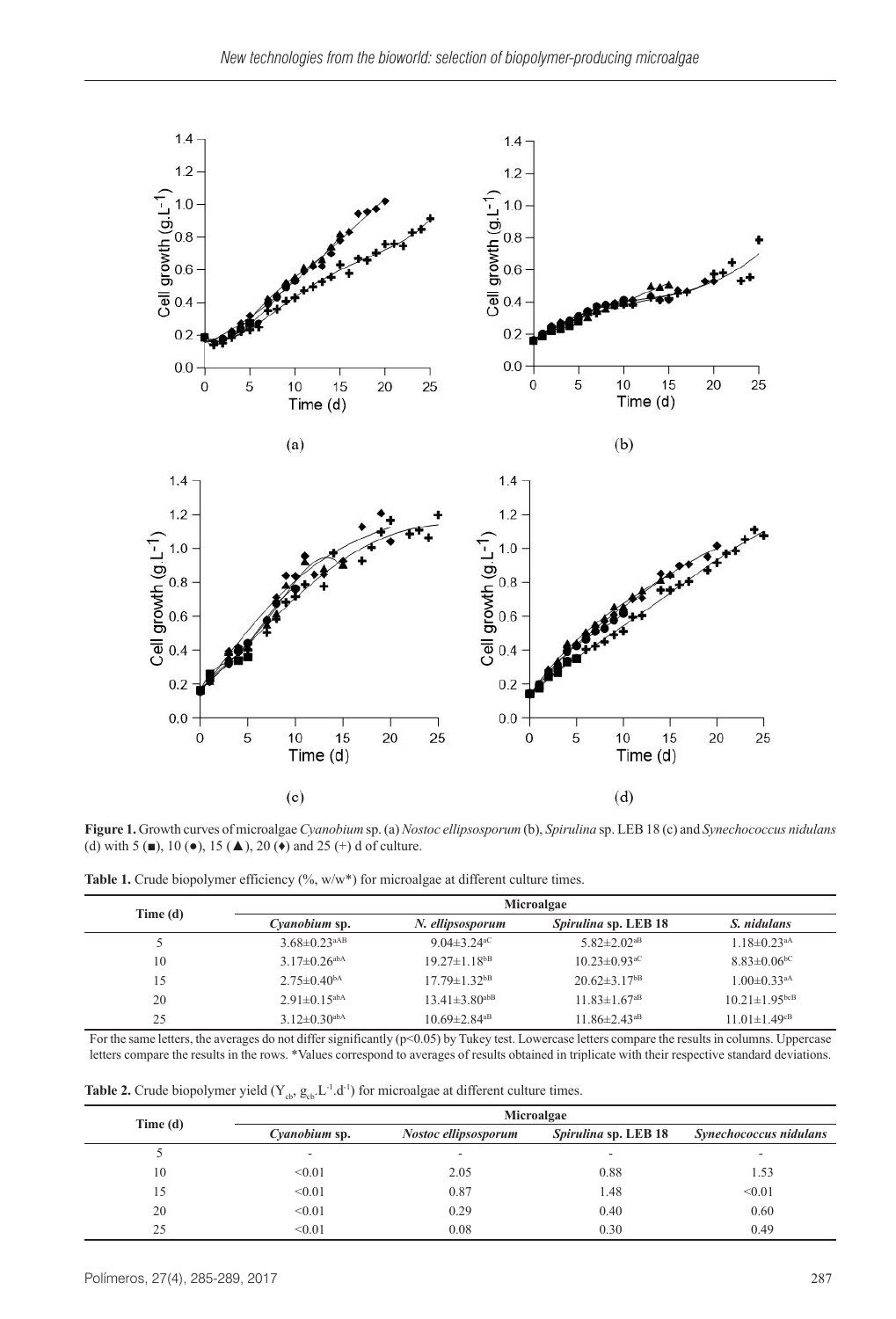efficiency of 19.27% in 10 d and *Spirulina* sp. LEB 18 reached 20.62% in 15 d of culture. The crude biopolymer efficiency of *Nostoc ellipsosporum* was 2.05 g.L-1.d-1 at 10 d, where as that of *Spirulina* sp. LEB 18 was 1.48 g.L<sup>-1</sup>.d<sup>-1</sup> at 15 d (Table 2). Panda et al.<sup>[15]</sup> found that the cyanobacterium *Synechocystis* sp. PCC 6803 accumulated biopolymer PHB in its cells. It has been found that when cultured in BG-11 medium under phosphorus and/or nitrogen deficiency with the addition of exogenous carbon sources, this microalgae showed a higher yield (4.5%) of PHB in the early stationary growth phase (at 21 d cultivation), while in the logarithmic phase, the yield was 2.9%.

The microalga *Cyanobium* sp. did not achieve significant results (p>0.05) for the production of crude biopolymers. The cyanobacterium *Synechococcus nidulans* showed the highest PHB efficiency  $(11.01 \pm 1.49\%)$  at a greater time of growth (25 d) in relation to the microalgae *Spirulina*sp. LEB 18 and *Nostoc ellipsosporum.* Therefore, its use is less interesting compared to *Nostoc ellipsosporum* and *Spirulina* sp. LEB 18. Lower yields (3%) of PHB were found by Sankhla et al.<sup>[32]</sup> in the stationary phase of growth when studying the production of PHB by *Brevibacillusinvocatus* MTCC 9039.

The lowest yields obtained in culture times greater than 10 d (*Nostoc ellipsosporum*) and 15 d (*Spirulina* sp. LEB 18) may be due to the depletion of nutrients from the medium, especially carbon, which leads to consumption of the biopolymers for cell growth and maintenance. The results showed the effect of culture time on the production of biopolymers. This difference in yield is associated with the fact that the production of the polymer depends on the availability of the source of carbon and energy, which vary as a function of the culture time. Bhati and Mallick<sup>[13]</sup> studied the microalga *Nostoc muscorum* for the production of PHB-HV with yields of 16.6% in 10 d of incubation. For the same microalga, yields of different biopolymers were observed at different times using different carbon sources. When BG-11 medium was used with the addition of propionate, the highest yield was 12.6% in 21 d and 16.6% in 10 d with the addition of valerate. The highest yields were in the late exponential phase of growth. Mallick<sup>[33]</sup> studied the production of PHB-HV in *Nostoc muscorum* using BG-11 medium with the addition of propionate yielding 28.2% of biopolymer in 14 d of culture (late exponential growth phase).

Several microalgae, especially cyanobacteria, are able to accumulate intracellular biopolymers, especially poly-3-hydroxybutyrate and poly (3-hydroxybutyrateco-3-hydroxyvalerate) belonging to the group of polyhydroxyalkanoates. By modifying the culture conditions, particularly the nutrients, one can divert the metabolic pathways, causing the microorganism to synthesize larger amounts of biopolymers.

Studies are being carried out with photosynthetic mixtures of bacteria and algae that accumulate PHA in conditions with different concentrations of nutrients, and these studies have achieved PHB yields of 20%. The use of mixed photosynthetic culture (bacteria and microalgae) has emerged as an alternative system for the production of PHA, potentially minimizing feed costs through the use of solar energy<sup>[34]</sup>.

The defatted biomass of microalgae *Dunaliella tertiolecta* was used for the production of biopolymers in different salt concentrations, obtaining a yield of  $82\%$ <sup>[11]</sup>. High yields of biopolymers can be achieved using microalgae. It is possible to conclude that many microalgae are able to intracellularly accumulate PHB granules. However, different behaviors are observed due to the use of different microalgal sources and concentrations of nutrients and growth conditions.

## **4. Conclusions**

This study showed that in order to produce biopolymers from microalgal cultures, the microalgae *Spirulina* sp. LEB 18 and *Nostoc ellipsosporum* would be the best candidates. Both microalgae had higher concentrations of biopolymers at short growth times (*Spirulina* sp. LEB 18, 20.62% in 15 d; *Nostoc ellipsosporum*, 19.27% in 10 d). Combining the growth of microalgae and biopolymer production is a strategy with the potential to significantly reduce environmental pollution problems, through both the use of industrial waste as a source of nutrients for the culture medium and the replacement of petrochemical origin polymers by biopolymers degradable and compostable when disposed of in the environment.

## **5. Acknowledgements**

The authors would like to thank CNPq (National Council of Technological and Scientific Development), CGTEE (Company of Thermal Generation of Electric Power) and MCTI (Ministry of Science, Technology and Inovation) for their financial support of this study.

## **6. References**

- 1. Madigan, M. T., Martinko, J. M., Dunlap, P. V., & Clark, D. P. (2010). *Microbiologia de Brock*. Porto Alegre: Artmed.
- 2. Mata, T. M., Martins, A. A., & Caetano, N. S. (2010). Microalgae for biodiesel production and other applications: a review. *Renewable & Sustainable Energy Reviews*, *14*(1), 217-232. http://dx.doi.org/10.1016/j.rser.2009.07.020.
- 3. Morais, M. G., Miranda, M. Z., & Costa, J. A. V. (2006). Biscoitos de chocolate enriquecido com *Spirulina platensis*: características físico-química, sensorial e digestibilidade. *Alimentos e Nutrição*, *17*(3), 333-340.
- 4. Silva, M. J., Figueiredo, B. R. S., Ramos, R. T. C., & Medeiros, E. S. F. (2010). Food resources used by three species of fish in the semi-arid region of Brazil. *Neotropical Ichthyology*, *8*(4), 825-833. http://dx.doi.org/10.1590/S1679-62252010005000010.
- 5. Córdoba, L. T., Bocanegra, A. R. D., Llorente, B. R., Hernández, E. S., Echegoyen, F. B., Borja, R., Bejines, F. R., & Morcillo, M. F. C. (2008). Batch culture growth of *Chlorella zofingiensis* on effluent derived from two-stage anaerobic digestion of two-phase olive mill solid waste. *Journal of Biotechnology*, *11*(2), 1-8. http://dx.doi.org/10.2225/vol11-issue2-fulltext-1.
- 6. Morais, M. G., & Costa, J. A. V. (2008). Bioprocessos para remoção de dióxido de carbono e óxido de nitrogênio por microalgas visando a utilização de gases gerados durante a combustão do carvão. *Qu*í*mica Nova*, *31*(5), 1038-1042. [http://](http://dx.doi.org/10.1590/S0100-40422008000500017) [dx.doi.org/10.1590/S0100-40422008000500017.](http://dx.doi.org/10.1590/S0100-40422008000500017)
- 7. Radmann, E. M., Camerini, F. V., Santos, T. D., & Costa, J. A. V. (2011). Isolation and application of  $\text{SO}_x$  and  $\text{NO}_x$  resistant